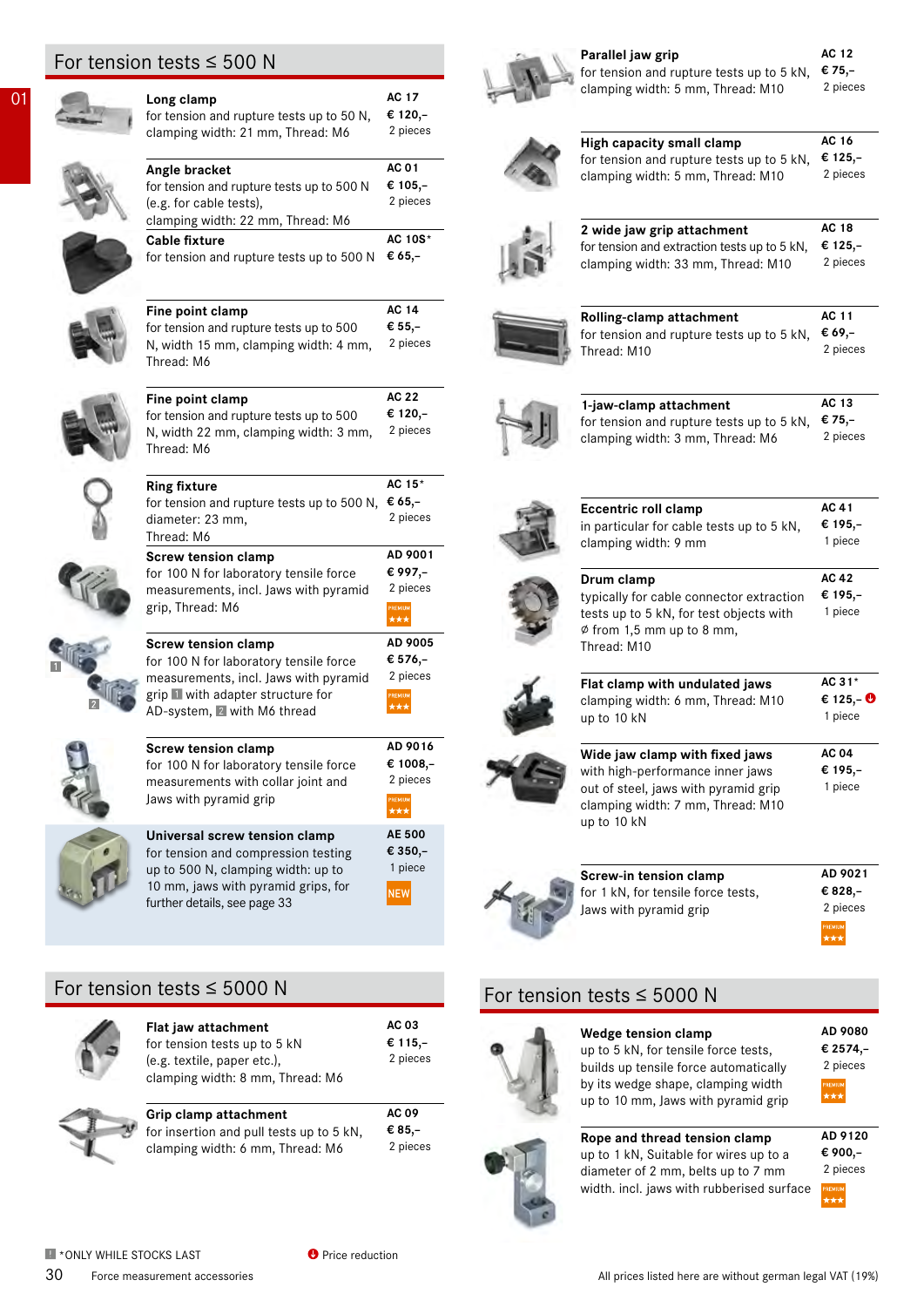

| Universal screw tension clamp              |
|--------------------------------------------|
| for tension and compression testing        |
| up to 2 kN, clamping width: up to          |
| 15 mm, jaws with pyramid grips, rapid      |
| adjustment to a variety of test objects    |
| thanks to the flexible clamping width, for |

further details, see page 34

**€ 610,–**  1 piece



**Rope and thread tension clamp** up to 5 kN, for clamping belts, ropes, wires, etc. Suitable for wires up to a diameter of 5 mm, belts up to 8 mm. Jaws with pyramid grip



**AD 9205 € 720,–**

2 pieces

**AD 9206 € 1080,–**

2 pieces

**AD 9200 € 2556,–**

2 pieces

**AD 9207** 

**AD 9121**



**Roller tension clamp**

up to 1 kN, can clamp on one side and eccentrically. suitable for tensile force tests with belts or any other soft, flexible, flat material with a maximum sample thickness of 7 mm, incl. rollers with pyramid grip, the opposite clamping surface is smooth.

Suitable for test objects up to 50 mm width.



# **Roller tension clamp**

up to 1 kN, can clamp on one side and eccentrically. Suitable for tensile force tests with belts or any other soft, flexible, flat material with a maximum sample thickness of 7 mm, incl. rollers with smooth surface, the opposite clamping surface is rubberised. Suitable for test objects up to 50 mm width.



#### **Roller tension clamp**

up to 5 kN, symmetrisch und exzentrisch spannend. Suitable for tensile force tests with belts or any other soft, flexible, flat material with a maximum sample thickness of 7 mm, incl. rollers with pyramid grip



#### **Roller tension clamp**

**€ 1080,–** up to 5 kN, can clamp on one side and eccentrically. Suitable for tensile force tests with belts or any other soft, flexible, flat material with a maximum sample thickness of 7 mm, incl. rollers with pyramid grip, the opposite clamping surface is smooth. 2 pieces

Suitable for test objects up to 50 mm width.

# For tension tests > 5000 N





#### **AE 2K a C C Quick clamp AC 38 Q1 AC 38 € 990,– AD 9085 € 2880,–** for high capacity tensile tests up to 30 kN, clamping width up to: 8 mm, Thread: M10 1 piece **Wedge tension clamp** up to 10 kN, for tensile force tests, builds up tensile force automatically by its wedge shape, clamping width 10 mm, Jaws with pyramid grip 2 pieces







**AE 10K**

**AD 9090**

| Universal screw tension clamp                 | <b>AE 10K</b> |
|-----------------------------------------------|---------------|
| for tension and compression testing           | € 790,-       |
| up to 10 kN, clamping width: up to 75         | 1 piece       |
| mm, jaws with pyramid grips, rapid            |               |
| adjustment to a variety of test objects       |               |
| thanks to the flexible clamping with ball     |               |
| locking pin, for further details, see page 35 |               |
|                                               |               |



# **Wedge tension clamp**

up to 20 kN, for tensile force tests, builds up tensile force automatically by its wedge shape, clamping width 10 mm, Jaws with pyramid grip

#### **AD 9100 € 4320,–** 2 pieces



# **Wedge tension clamp**



up to 20 kN, for tensile force tests, builds up tensile force automatically by its wedge shape, clamping width 13 mm, Jaws with pyramid grip



# **Wedge tension clamp**

up to 50 kN, for tensile force tests, builds up tensile force automatically by its wedge shape, clamping width 13 mm, Jaws with pyramid grip

**AD 9096 € 5040,–** 2 pieces

**AD 9250 € 1350,–**

2 pieces



**Belt tension clamp** up to 20 kN, open at one end, suitable for tensile force tests with belts or any other soft, flexible, flat materials with a maximum sample thickness of 2,5 mm a test object width up to 22 mm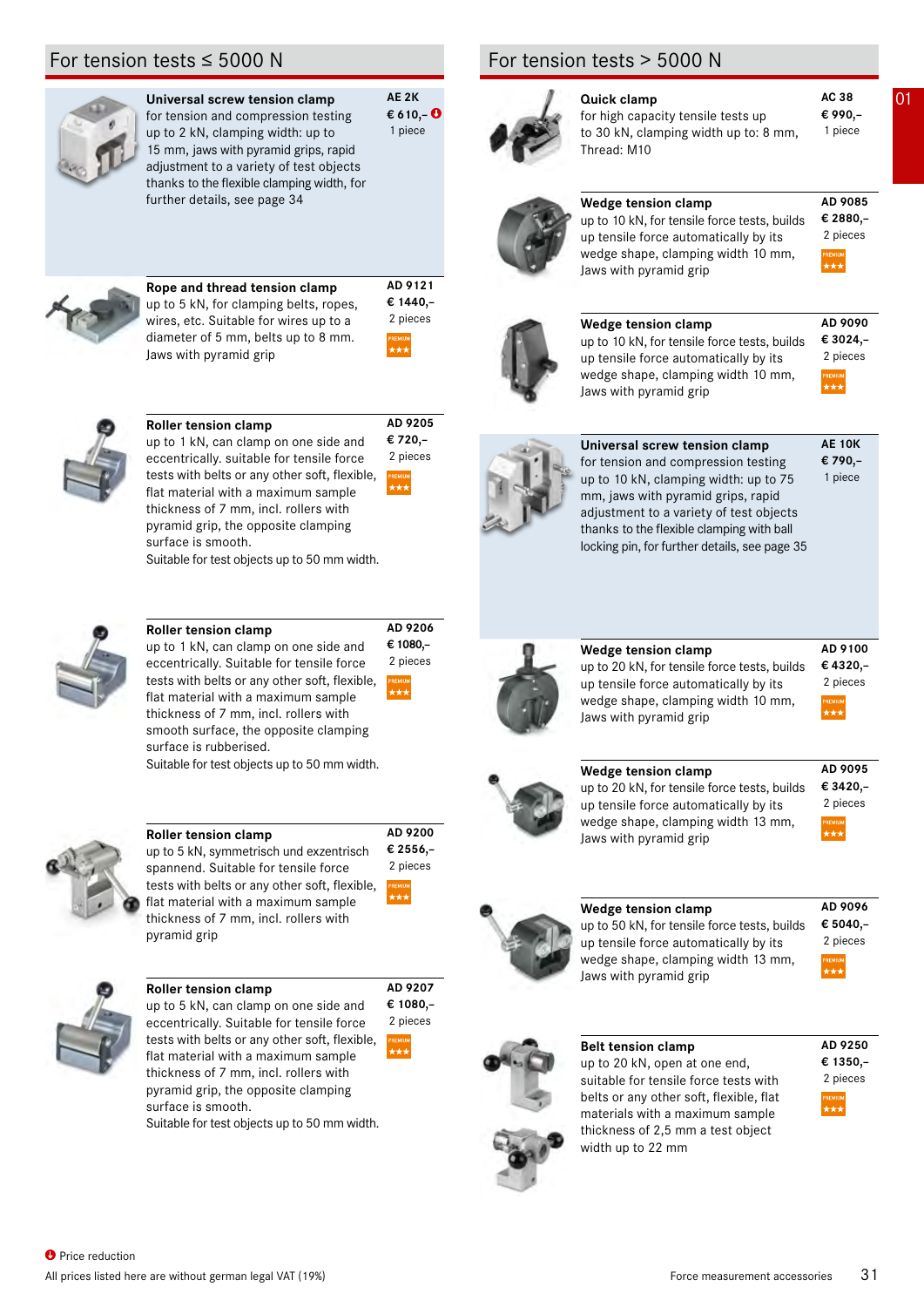# For tension tests > 5000 N



# **D1 Belt tension clamp AD 9255**

up to 20 kN, suitable for tensile force tests with belts or any other soft, flexible, flat materials with a maximum sample thickness of 2,5 mm a test object width up to 80 mm



# **Belt tension clamp**

up to 50 kN, suitable for tensile force tests with belts or any other soft, flexible, flat materials with a maximum sample thickness of 2,5 mm a test object width up to 80 mm

| pieces         |
|----------------|
| <b>PREMIUM</b> |

**AC 45 € 135,–**

1 piece

**AD 9256 € 3060,–**

**€ 1800,–**

2 pieces

All premium clamps can be customised and, as an option, are available with the following types of jaw finish: I undulating, 2 wedge-shaped,  $\blacksquare$  pyramid-shaped,  $\blacksquare$  smooth or  $\blacksquare$  rubberised.

For further information, please contact us or have a look on our website at www.sauter.eu

# For compression tests > 500 N

Thread: M6

**Concave force sensor** with optimised radius for the measurement particularly of arms and legs up to 1 kN, Thread: M6 **Flat square-shaped set** 

| Flat square-shaped sensor          | AC 46   |
|------------------------------------|---------|
| for lateral power sensing of back, | € 90.–  |
| chest or arm up to 1 kN,           | 1 piece |
| Thread: M6                         |         |



| Round sensor                         | AC 47    |
|--------------------------------------|----------|
| to measure particular muscle groups, | € 95,–   |
| such as, for example,                | 1 piece  |
| the shoulder up to 1 kN,             |          |
| inner thread: M6                     |          |
|                                      |          |
| Pressure disc                        | AFH 06   |
|                                      |          |
| out of aluminium, thickness 10 mm,   | € 110,–  |
| for compression tests up to 5 kN,    | 2 pieces |

| Pressure disc                        | <b>AC 08</b> |
|--------------------------------------|--------------|
| for compression tests up to 5 kN     | € 55,–       |
| (e. g. plastics), $\emptyset$ 49 mm, | 2 pieces     |
| inner thread: M10                    |              |

# For compression tests > 500 N



**Stainless steel ball-shaped head** for compression and fracture tests up to 5 kN, (e.g. foam, glass), Thread: M6/M10

#### **Small 3-point bending device (steel)** up to 10 kN,



**AC 02 € 55,–**

2 pieces

central scale 80-0-80 mm. Consisting of one support beam, two support brackets and a curved fin each with permanently fixed radii, radius of the fin 3,2 mm, radii of the support brackets 3,2 + 5 mm, other radii on request. Gap between the two support brackets 4–150 mm. Width of the brackets 30 mm



#### **Small 3-point bending device (anodised aluminium)** up to 2,5 kN,

#### **AD 9305 € 1350,–** 1 piece

**AD 9310 € 1530,–**

1 piece

central scale 80-0-80 mm. Consisting of one support beam, two support brackets and a curved fin each with permanently fixed radii, radius of the fin 3,2 mm, radii of the support brackets 3,2 + 5 mm, other radii on request. Gap between the two support brackets 4–150 mm. Width of the brackets 30 mm



**Small 3-point bending device (steel)** up to 10 kN, central scale 80-0-80 mm. Consisting of one support beam, two support brackets and a curved fin with interchangeable radii rollers, radius of the fin 5 mm, radii of the support brackets 5 + 10 mm, other radii on request. Gap between the two support brackets

4–150 mm. Width of the brackets 30 mm



#### **Small 3-point bending device (anodised aluminium)** up to 2,5 kN, central scale 80-0-80 mm. Consisting of one support beam, two support brackets and a curved fin with interchangeable radii rollers, radius of the fin 5 mm, radii of the support brackets 5 + 10 mm, other radii on request. Gap between the two support brackets 4–150 mm. Width of the brackets 30 mm

### **AD 9315 € 1350,–**

1 piece

32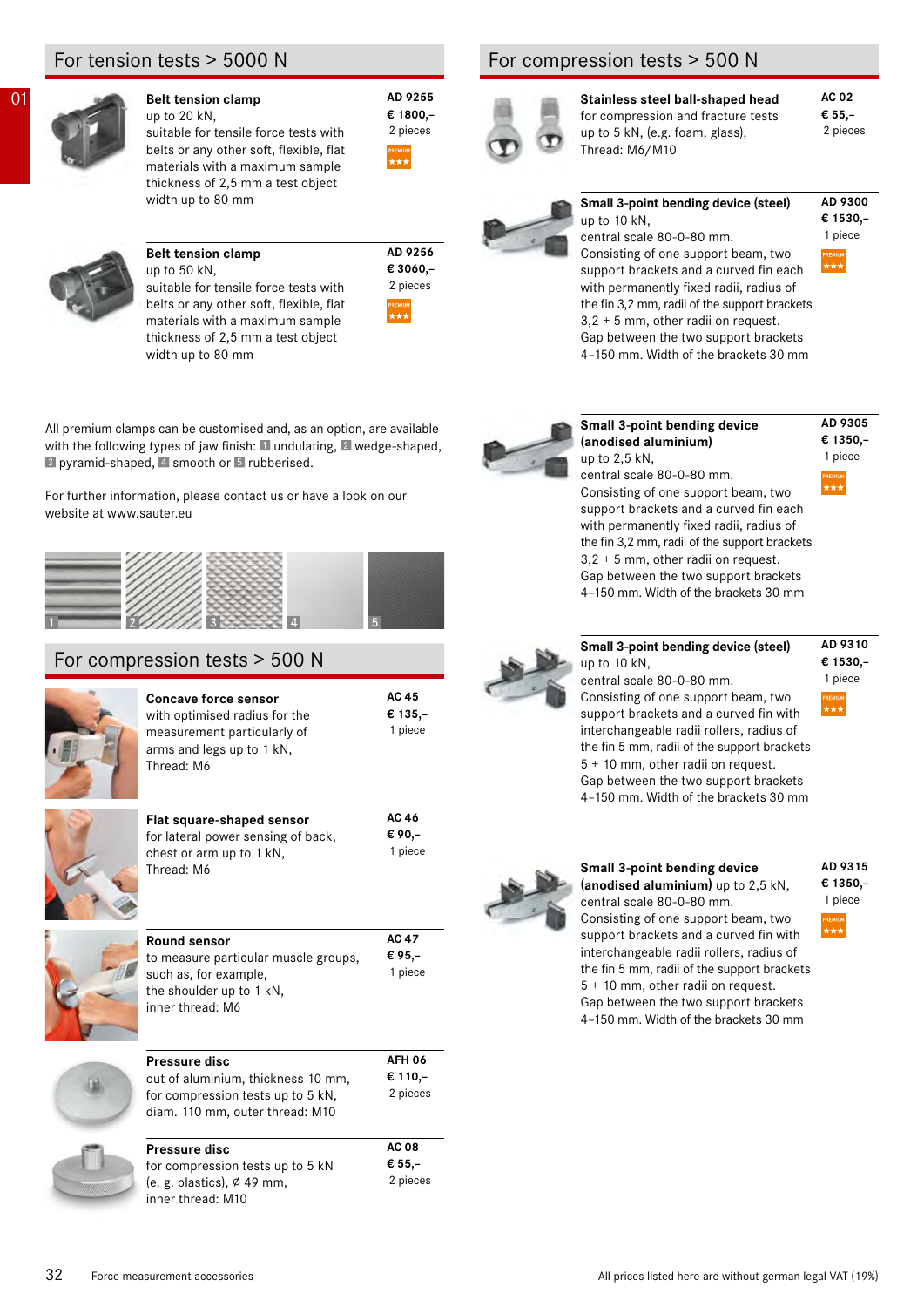

# Quickly fittable universal screw tension clamp for tension and compression testing for a force range up to 500 N

#### **Features**

- **· High-quality screw tension clamp** in the lower force range with an enormous flexibility for a fast adaptation to a wide variety of test objects
- **· Solid version** for high clamp forces
- **·** Flexible clamping width (width between the jaws) from 0-10 mm
- **· You can choose between many different types of jaws**
	- Jaws with pyramid grip as standard, W×H 32×20 mm
- **I** Jaws with undulating grip, knurled grip, V-grip for round samples up to 15 mm diameter, plain jaws for your own treatment and jaws with rubber coating (1 mm), and many more, all available as options, please ask for details
- **·** The modular construction enables a quick adaptation and cleaning of the clamp
- **·** By means of the **threaded rods with a hexagon socket,** the clamp can quickly be adapted to someone's own requirements, test objects, operation environment, e.g. test stand or force gauge
- **·** Can be used with all SAUTER force measuring devices or test stand systems
- **·** To fix the clamp on a force gauge, there is a M6 thread on the upper side of the clamp
- **·** For tension and compression testing up to 500 N
- **·** Overload protection: 150 % of [Max]
- **·** Scope of supply: 1 clamp with 2 jaws with pyramid-shaped grip
- **·** For dimensional drawing, see www.sauter.eu



| <b>Model</b>  | Maximum load | Range | Scope of supplies | Price        |
|---------------|--------------|-------|-------------------|--------------|
|               |              |       |                   | excl. of VAT |
|               |              |       |                   | ex works     |
| <b>SAUTER</b> | ΙN           | mm    |                   |              |
| <b>AE 500</b> | 500          |       | piece             | $350 -$      |





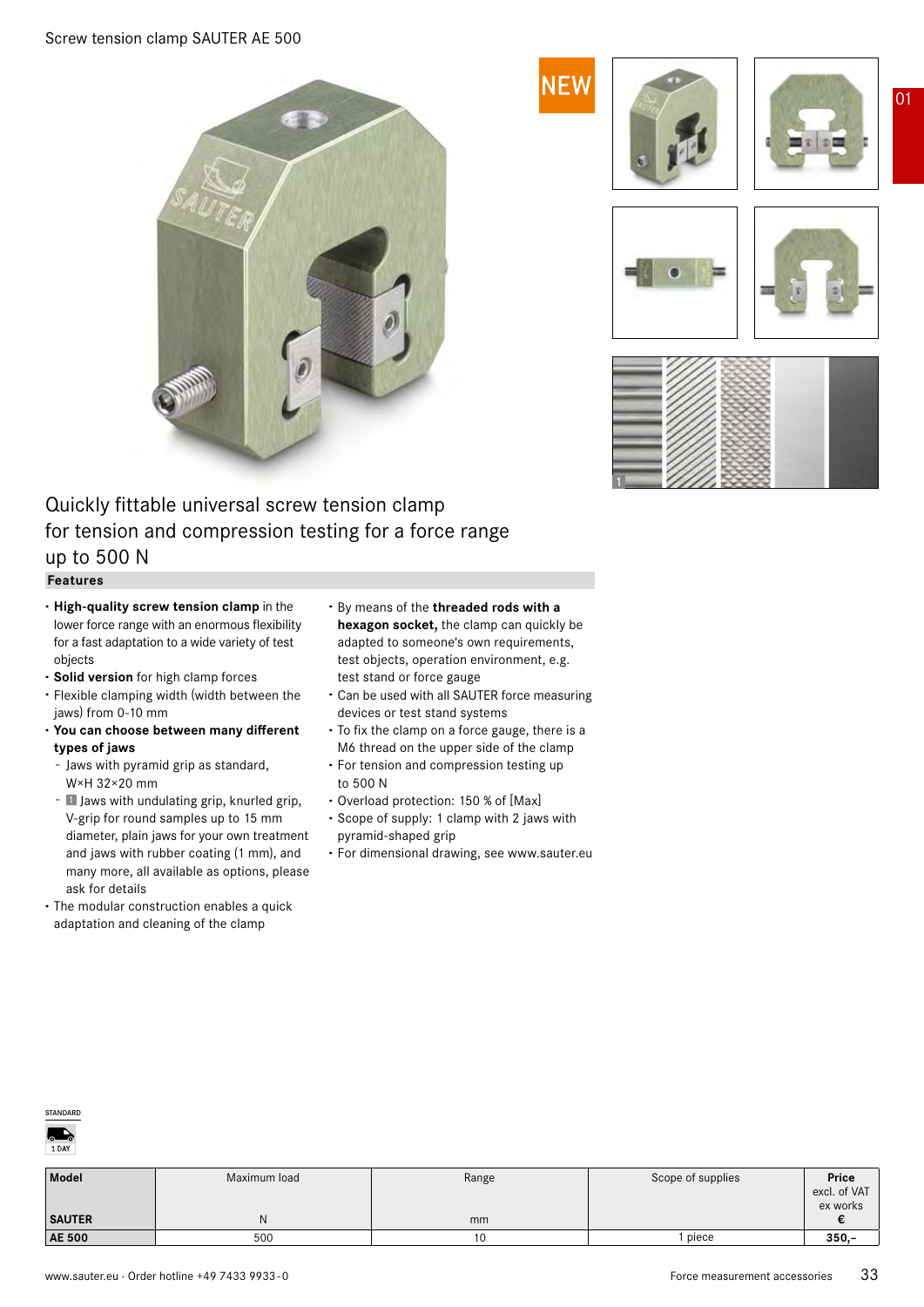













# Quickly fittable universal screw tension clamp for tension and compression testing for a force range up to 2 kN

#### **Features**

01

- **· High-quality screw tension clamp** in the middle force range with an enormous flexibility for a fast adaptation to a wide variety of test objects
- **· Solid version** for high clamp forces
- **·** Flexible clamping width (width between the jaws) from  $\overline{A}$  15-30mm (standard) and from **15-30mm (in combination with the optional,** wide central section: SAUTER AE 2K-A01)
- **· You can choose between many different types of jaws**
	- Jaws with pyramid grip as standard, W×H 32×20 mm
	- 5 Jaws with undulating grip, knurled grip, V-grip for round samples up to 15 mm diameter, plain jaws for your own treatment and jaws with rubber coating (1 mm), and many more, all available as options, please ask for details
- **·** The modular construction enables a quick adaptation and cleaning of the clamp
- **·** By means of the **practical ball locking pin system,** the clamp can be quickly adapted to ones' own demands, test objects, operational environment, e.g. test stand or force measuring device
- **·** Can be used with all SAUTER force measuring devices or test stand systems
- **·** For tension and compression testing up to 2 kN
- **·** Overload protection: 150 % of [Max]
- **·** Scope of supply: 1 clamp with middle section for widths from 0-15 mm, 1 adapter, 1 locking pin
- **·** For dimensional drawing, see www.sauter.eu

#### **Accessories**

- **· Adapter,** connection pin between clamp and laod cell/measuring device as standard, M12 thread, max. load up to 10 kN, can be reordered at any time, SAUTER AE-A01, **€ 30,–**
- **· Safety pin,** stainless steel, with spring system to fix adjustable components, as standard, can be reordered at any time, SAUTER AE-A03, **€ 45,–**
- **·** Wide central section for widths from 15–30 mm, SAUTER AE 2K-A01, **€ 75,–**



| Model         | Maximum load | Range<br>mm  |                   | Scope of supplies | Price<br>excl. of $VAT$ |
|---------------|--------------|--------------|-------------------|-------------------|-------------------------|
| <b>SAUTER</b> |              | $\mathbf{A}$ | <b>B</b> (Option) |                   | ex works                |
| AE 2K         | 2000         | $0 - 15$     | $15 - 30$         | piece             | 610,- $\bullet$         |

**O** Price reduction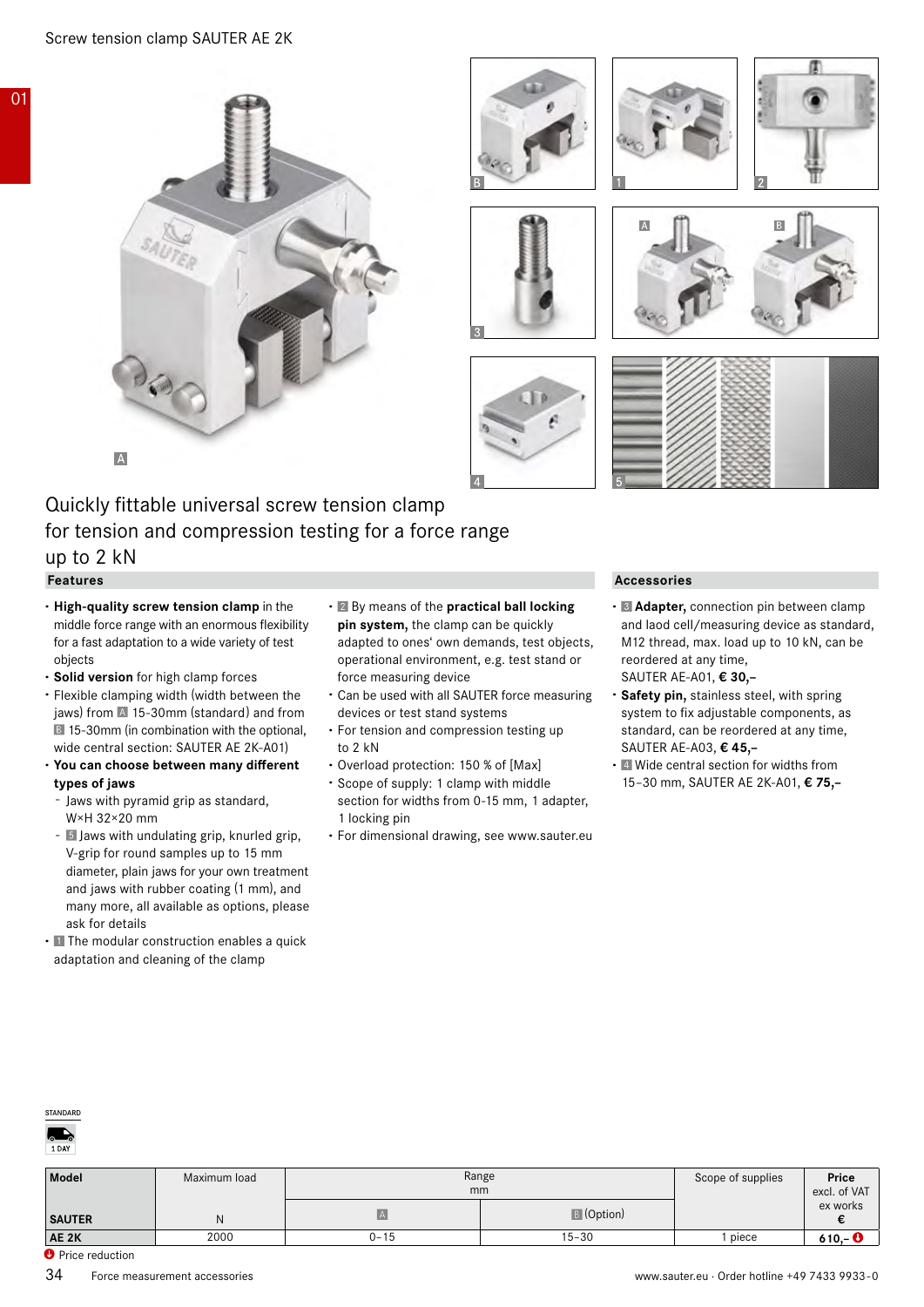













# Quickly fittable universal screw tension clamp for tension and compression testing for a force range up to 10 kN

# **Features**

- **· High-quality screw tension clamp** with enormous flexibility which can be adapted quickly to a wide variety of test objects
- **· Solid version** for high clamp forces
- **·** Maximum clamping width (width between the jaws): 75 mm, triple lockable  $A$ ,  $B$ ,  $C$ , can be finely adjusted using threaded rods

#### **· Many different types of jaws can be chosen**

- Jaws with pyramid grip as standard, W×H 49×30 mm
- 5 Jaws with undulating grip, knurled grip, V-grip for round samples up to 15 mm diameter, plain jaws for you your own treatment and and jaws with rubber coating (1 mm), and many more versions all available as options, please ask for details
- **·** The **modular design** enables a quick fitting, expansion and cleaning of the clamp.
- **·** By means of the **practical ball locking pin system,** the clamp can be quickly adapted to ones' own demands, test objects, operational environment, e.g. test stand or force measuring device.
- **·** Can be used with all SAUTER force measuring devices or test stand systems
- **·** For tension and compression testing up to 10 kN
- **·** Overload protection: 150 % of [Max]
- **·** Scope of supply: 1 clamp, 1 adapter,
- 2 safety pins **·** For dimensional drawing, see www.sauter.eu

#### **Accessories**

- **· Adapter,** connection pin between clamp and laod cell/measuring device as standard, M12 thread, max. load up to 10 kN, can be reordered, SAUTER AE-A01, **€ 30,–**
- **· Safety pin,** stainless steel, with spring system to fix adjustable components, as standard, can be reordered, SAUTER AE-A03, **€ 45,–**
- **· Long jaws,** stainless steel, pyramid grip 2 pcs. W×H 100×30 mm, SAUTER AE-A02, **€ 70,–**



| Model         | Maximum load | Range<br>mm |           |                         | Scope of supplies | Price<br>excl. of VAT |
|---------------|--------------|-------------|-----------|-------------------------|-------------------|-----------------------|
| <b>SAUTER</b> |              |             |           | $\overline{\mathsf{C}}$ |                   | ex works              |
| <b>AE 10K</b> | 0000         | $43 - 75$   | $10 - 43$ | $0 - 10$                | piece             | $790 -$               |

01